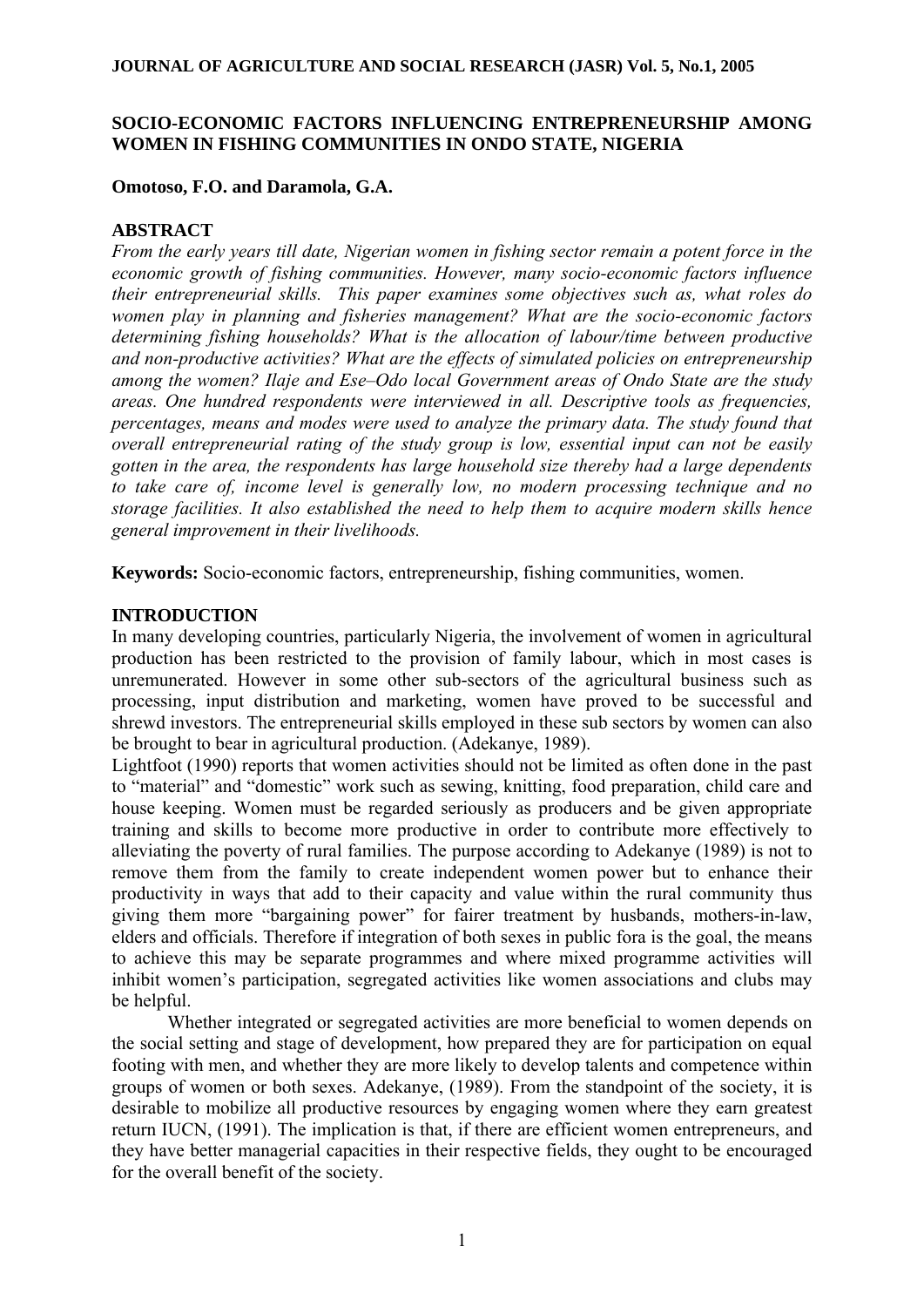By identifying the factors that inhibit the expression of such entrepreneurial skills and taking steps to eliminate them will be a positive development. If the contribution of women to decision-making in planning and management of fishing is widely acknowledge, there is need to examine the problems or constraints being faced by women in organizing their fishing production units. These points are of great importance in developing countries, where everything needs to be done to minimize the time and process of development. It is therefore important to look into the Nigerian women's involvement in fisheries and the factors that influence their entrepreneurial behaviour.

Sirropolis (1990) defines an entrepreneur as one who creates a venture from the raw materials of his/her own ideas and hard work, who is motivated not only by profit but also by "the desire to found a private dynasty, the will to conquer in a competitive battle and the joy of creativity". Entrepreneurship has also been studied as a function of personality traits. (McClelland, 1971; Brockaus, 1982). Other personality traits associated with entrepreneurship are the ability to promote idea and need for control.

From the foregoing discussions, there is a problem with the definition of entrepreneurship in specific term, although each definition captures an aspect of entrepreneurship, none captures the whole picture. In order to facilitate the task of building a more eclectic paradigm of entrepreneurship, it seems that the research agenda must be extended to seek to explain and facilitate the role of the new enterprise in furthering social and economic progress

### **METHODOLOGY**

The study areas are Ilaje and Ese-odo Local Government areas of Ondo State. The two local Government areas are part of the eighteen local Government areas that make up the State. They are bounded in the North by Ikale Local Government, to the South by the Atlantic Ocean, with a coastline of 80Km long. This makes Ondo State qualify as a maritime State and makes it rank among the highest fish producers in the country. To the West of the Ilaje Local Government area is Ijebu East Local Government of Ogun State and to the East of Eseode Local Government is Warri Local Government of Delta State.

About 80% of the Local Government area is covered with water, swamp and flood plains. Rivers largely intersect the area. A vegetation of white mangrove – *Aucennia africana* and *Paspalum vaginatom*, characterizes the coastline*.* Most of the flood plains of the coastal lagoon are covered by *Typha, Avstralis* and *Eichornial crassipes* (water hyacinth). The major means of transportation in the study area are motorized canoes, speedboats and paddled canoes. Most of the houses in the coastal and flood plain areas are built on elevated platforms above water level. The area experienced two seasons of the year, dry and rainy seasons that is usually prolonged.

Twenty fishing communities were used for this study and through multi-stage random sampling, five villages were selected. Each village was divided into four wards; five respondents were interviewed from each ward making a total of twenty respondents from each community and one hundred respondents in all. Primary and Secondary data were used for the study. The questionnaires were divided into five sections viz: Socio-economic factors, Production, Infrastructure, Financial/Economics, Support services by Governmental Institutions and Cooperative societies.

 It is pertinent to note that the Socio-economic factors were treated simultaneously using the entrepreneurial weighing scale specially designed for this purpose, adapting Daramola (1987). Under the entrepreneurial score method employed in this paper, all the traits are assumed to be divisible and can be represented on a continuous scale. To this end, the maximum entrepreneurial score obtained was fixed at 100, after summing up for all the elements prescribed for entrepreneurship. The choice of 100 is for ease of conversion to the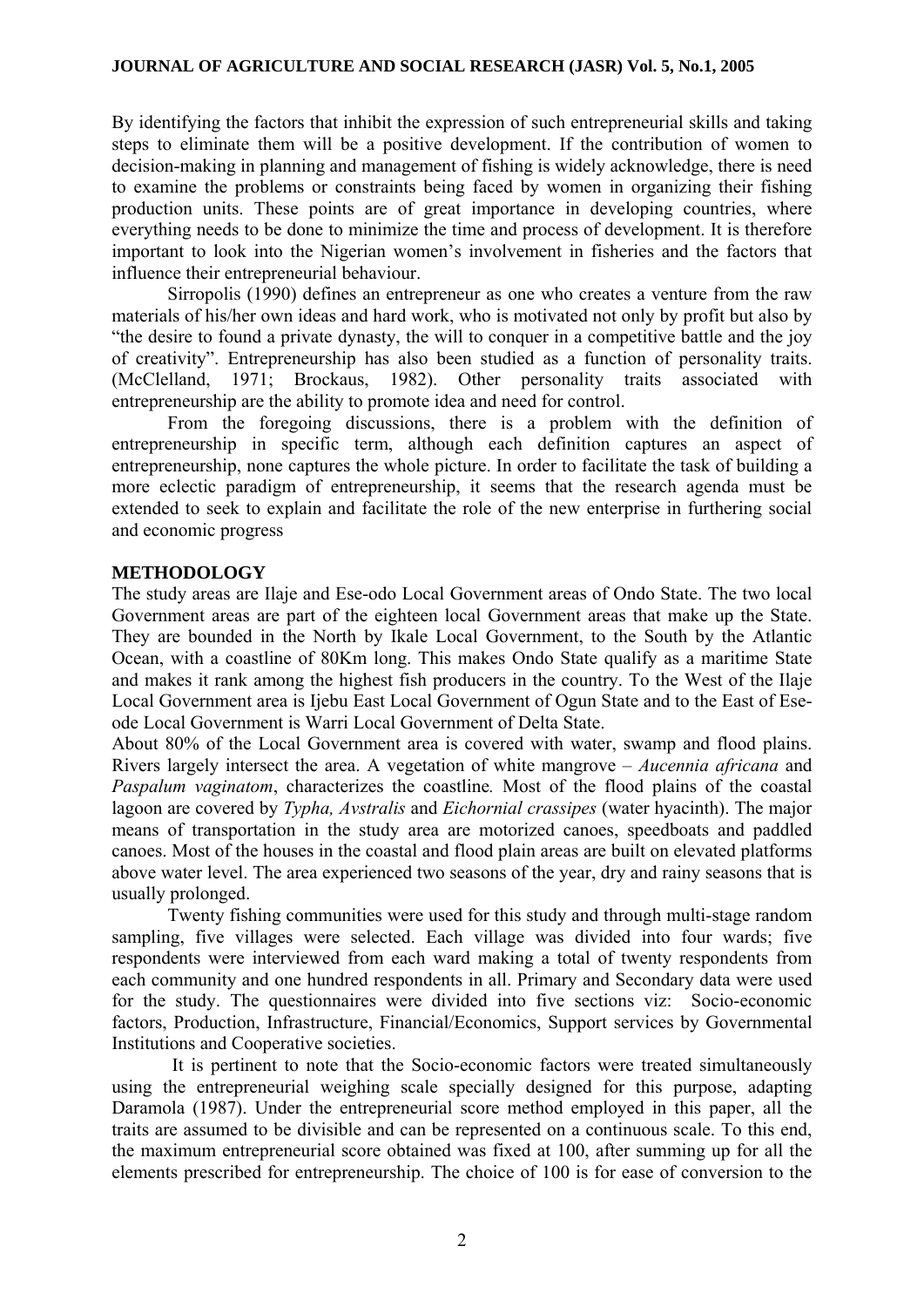probability range. The average value of the weights (assigned for the various entrepreneurial traits) adopted by this study based on sampled opinion of researchers on conversion to the percentage scale is as follows: Asset base-30%, Technology -25%, Education-20%, Experience-15% and Diversification-10%

This procedure assumes that every respondent has an entrepreneurial trait ranging between zero and one hundred (0-100 range). The lower limit was for respondents who has very few of the entrepreneurial traits and the upper limit for respondents operating at the technical optimum levels specified by the modern age fishing science. The level of investment determined each respondent's entrepreneurial trait the respondents "ought" to put into the fishing business based on the recommended level. Therefore, information on the quantity of the same input that the respondents "actually" applied was sought. The ratio of the latter to the former was used to multiply the proportion of yield from the sea attributed to the particular input. The procedure was repeated for all the input to arrive at the total entrepreneurial score for the particular respondent the process can be represented symbolically as:

$$
Y_i = \sum_{n=1}^{\infty} (A_{ni} \times P_{ni})
$$
  
n = 1 R<sub>n</sub> 100

Where,

 $Y_i$  = Entrepreneurial score for farmer i

 $A_{ni}$  = Actual level of input, employed by respondent i

 $R_n$  = Recommended level of input

 $\Sigma_n$  = Weighted average contribution of input n to yield from the sea

The necessary statistical test for this study is the Binary-choice model. Several specifications of binary-choice model exist, but the options have been narrowed to both Probit and Logit models.

# **Description Of Variables**

**The Dependent variable:** This is entrepreneurship and it is a dichotomous variable capable of taking on a value of either zero or one. A respondent is awarded one if he has a total entrepreneurial score of 35.0 (Cut-off mark) or above 35.0 and Zero, otherwise. Using 35.0 as the cut-off mark is based on the high standard expected of modern age Science of fishing using a high score would exclude many entrepreneurs and help lose relevance.

**The Independent Variables:** These are the relevant socio-economic factors such as Age of respondents, Education, number of occupation, fishing experience, household size, income, asset, storage facility, processing method, membership of cooperative society, credit availability.

# **RESULTS**

**Demographic factors:** This group is based on respondent's personal circumstances and conditions such as: Age, Years of schooling, Occupation(s), Household size, Fishing experience, off fishing income

**Age of Respondents:** The belief is that the age of an individual affects her mental attitude to risk-taking and new ideas. Evidence from previous works suggests that the older an individual is, the less her willingness to try out new ideas or take risk and the more confidence she gains in her old ways of doing things. Summarily, risk aversion is said to increase with age. The most productive ages of the respondents were between 20-45 years because the women have high mental alertness and physical stability to cope with the rigors of fishing and its related activities.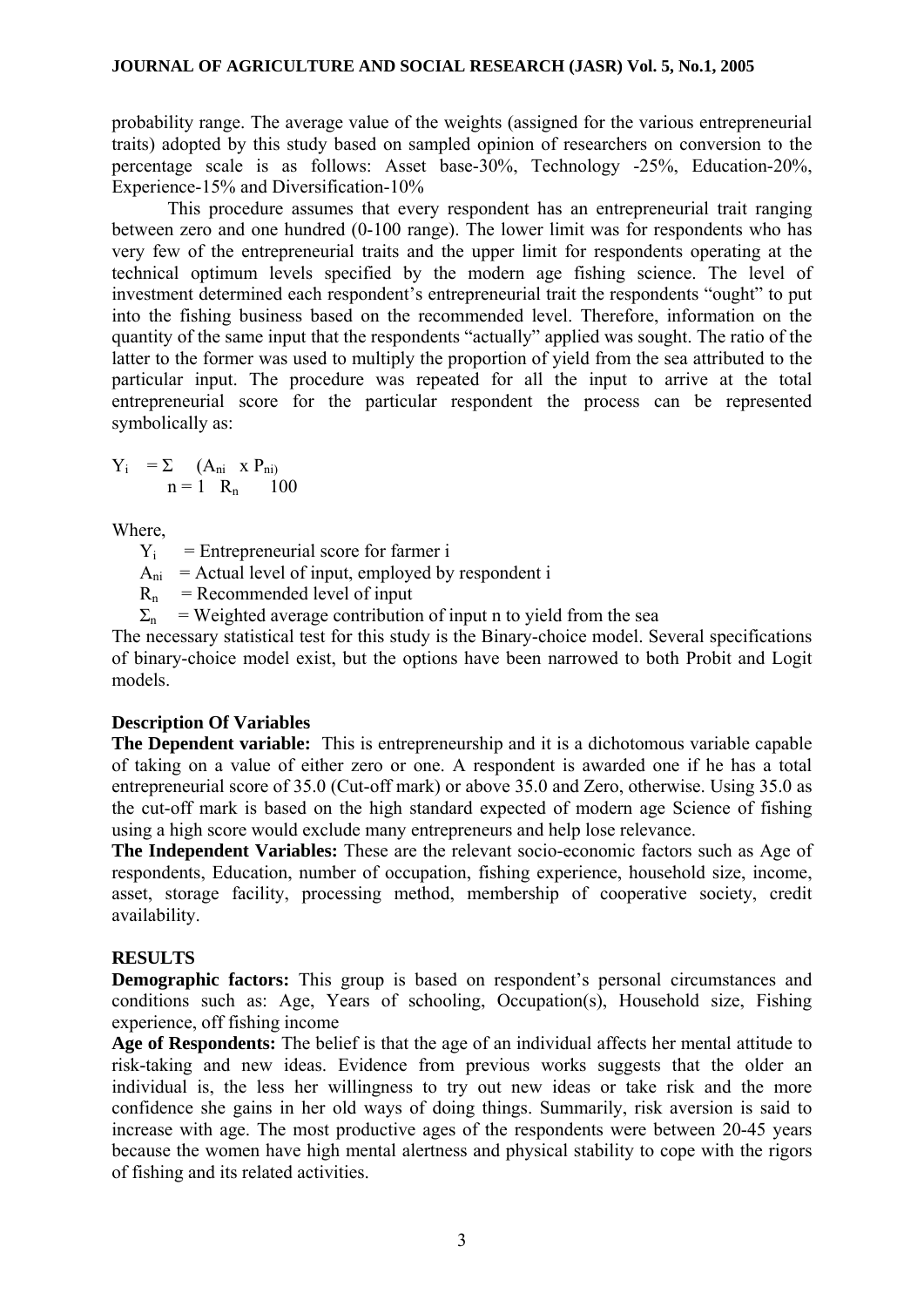**Educational level of respondents:** This is the period spent by the women receiving education either within a formal school, adult literacy class or Koranic school Education reduces the level of individual ignorance and this in turn improves his ability to decode, make decision, understand and process information. The reason for the result below could be attributed to the fact that most of the people in the study area are traditional fisherwomen; hence a high percentage has no formal education (28%) (Table 1) and in most cases after primary school, they introduced their wards to full scale fishing business and the young ones are also required for family labour.

| <b>Demographic factors</b>              | <b>Frequency</b> | Percentage     |
|-----------------------------------------|------------------|----------------|
| <b>Educational Level of Respondents</b> |                  |                |
| No Formal Education                     | 28               | 28             |
| <b>Adult Literacy School</b>            | 20               | 20             |
| Primary School                          | 39               | 39             |
| Modern/Secondary School                 | 12               | 12             |
| <b>OND/NCE</b>                          | $\mathbf{1}$     | $\mathbf{1}$   |
| <b>Household size (Interval)</b>        |                  |                |
| $0 - 5$                                 | 12               | 12             |
| $6 - 10$                                | 57               | 57             |
| $11 - 15$                               | 20               | 20             |
| $16 - 20$                               | 6                | 6              |
| $21 - 25$                               | $\overline{4}$   | $\overline{4}$ |
| $26 - 30$                               | $\mathbf{1}$     | $\mathbf{1}$   |
| <b>Marital status</b>                   |                  |                |
| Married                                 | 49               | 49             |
| Single                                  | 20               | 20             |
| Divorced                                | 12               | 12             |
| Separated                               | 11               | 11             |
| Widowed                                 | 8                | 8              |
| Income level $(N)$                      |                  |                |
| $10,000 - 20,000$                       | 29               | 29             |
| $21,000 - 30,000$                       | 22               | 22             |
| $31,000 - 40,000$                       | 27               | 27             |
| $41,000 - 50,000$                       | 12               | 12             |
| $51,000 - 60,000$                       | 10               | 10             |

Source Field survey, 2004

**Household size of respondents:** This is one variable whose influence is so difficult to predict 'a priori'. In the past, the variable used to be positively related to entrepreneurship because of its implication for family labour. These days, however, children attend schools. A negative relationship is therefore expected under the present circumstances because risk aversion increases with increase in household size due to the higher cost

associated with failure to satisfy subsistence food requirement. From this study, the average size of a fishing household membership was between11-15. (Table 2).

This is consistent to the fact that majority of the fishing families are polygamous. According to the men in the communities, "Contrary to the traditional roles of cheap labour, their wives now engage in off-fishing occupation and their children also go to school". By implication, larger household size no longer translates into higher family labour but more responsibilities for the household.

Table 3 shows that 49% of the women in the study area are married while 20% are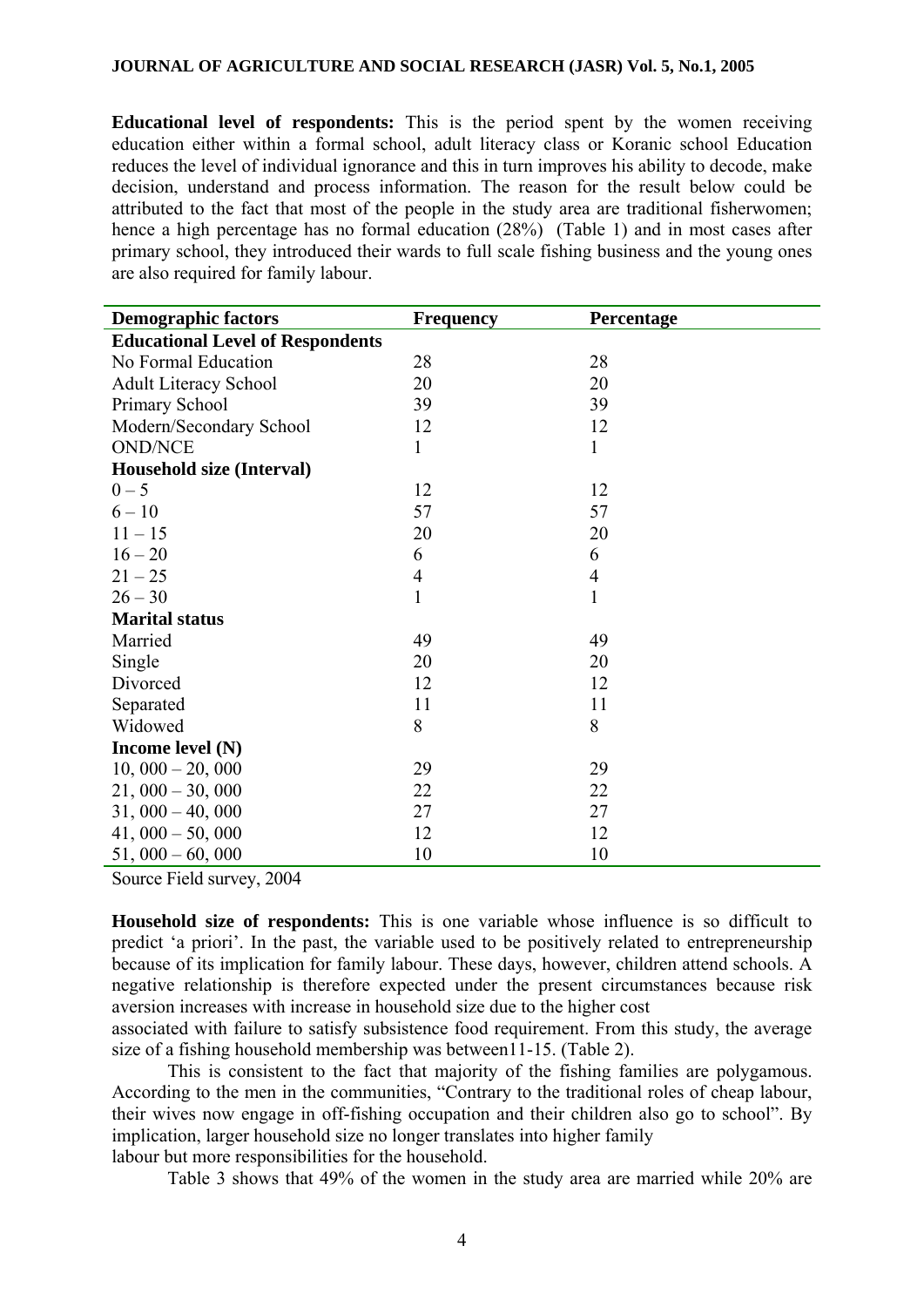single. The effect of this is that, the high percentage of married women in the study area is permanent settlers and migration is not a regular occurrence in the area and all their business activities revolve round the area.

#### **Economic (Wealth related factors)**

These are factors that reflect the level of affluence or economic well being of the respondents. They include factors like fishing income, off-fishing income, and credit availability and market surplus. The average income accruing to the respondents through their fishing activities was N43, 880. This value represents the surplus over subsistence requirement. The modal class for fishing income was N20, 000 as shown in the level of credit available to a particular respondent is also a measure of the respondents worth in financial terms or her borrowing capacity should the need arise.

 Generally, the respondents mentioned credit constraints as a major determinant in their fishing business, considering the fact that demand not backed up with purchasing power is ineffective. Considering the level of credit facilities available to the respondents from all sources, (actual and estimates), 2% had secured bank loans, 10% had taken loan from cooperative societies, 88% raised their loans from friends and relatives. Bulk of the artisanal fisher folks in this area is subsistent, which explained why most of the respondents did not have marketable surplus.

#### **Infrastructural Factors**

These are the factors that condition the working environment within which the respondents operate. However, the stock of such facilities available affects the performance and decision making process. The need for proper storage of both the shell and finfishes cannot be overemphasized. 88% of the people had no storage facilities, they only catch what the household needs to eat and sell the few left to meet their immediate need.

### **Other Factors**

**Labour availability:** The general impression among the fisher-folks was that labour was scarce. However most of them did not experience scarcity because their scale of operation was small and use members of their families since most homes in the study area are polygamous in nature.

**Cooperative membership:** This has always been recommended to the people in the fishing communities. The purpose of the variable is to primarily cater for the interaction and crossfertilization of ideas among the fisher-folks. Generally, issues of mutual interests will feature regularly on their meeting agenda. The early entrepreneurs influence the entrepreneurial behaviors of their 'late' colleagues (laggards) positively. The survey revealed that 37% of the respondents did not belong to any cooperative society. However, 63% were members.

**Number of occupations:** The incidence of multiple occupations is gaining popularity in Nigeria because of the economic situation in the country. Hence, few of the fisher-folks engage in other moneymaking ventures alongside their major fish business. This variable is not familiar in literature and the nature of its influence on entrepreneurship is also unpredictable while diversification can encourage or enhance the risk- taking of the fisherfolks, lack of commitment and subsistence can militate against entrepreneurship.

**Off-fishing income:** Usually, the higher the fisher-folks off-fishing income is, the more their ability to finance the purchase of fishing inputs. Similarly, the less the fisher-folk's aversion to risk, the higher is the tendency to adopt new innovations. To the contrary, a higher offfishing income, suggests that fishing business is less lucrative, in which case, the women engages in it as a hobby or to meet subsistence needs. In the study area, fishing is the major occupation and the people have very little or no off-fishing income.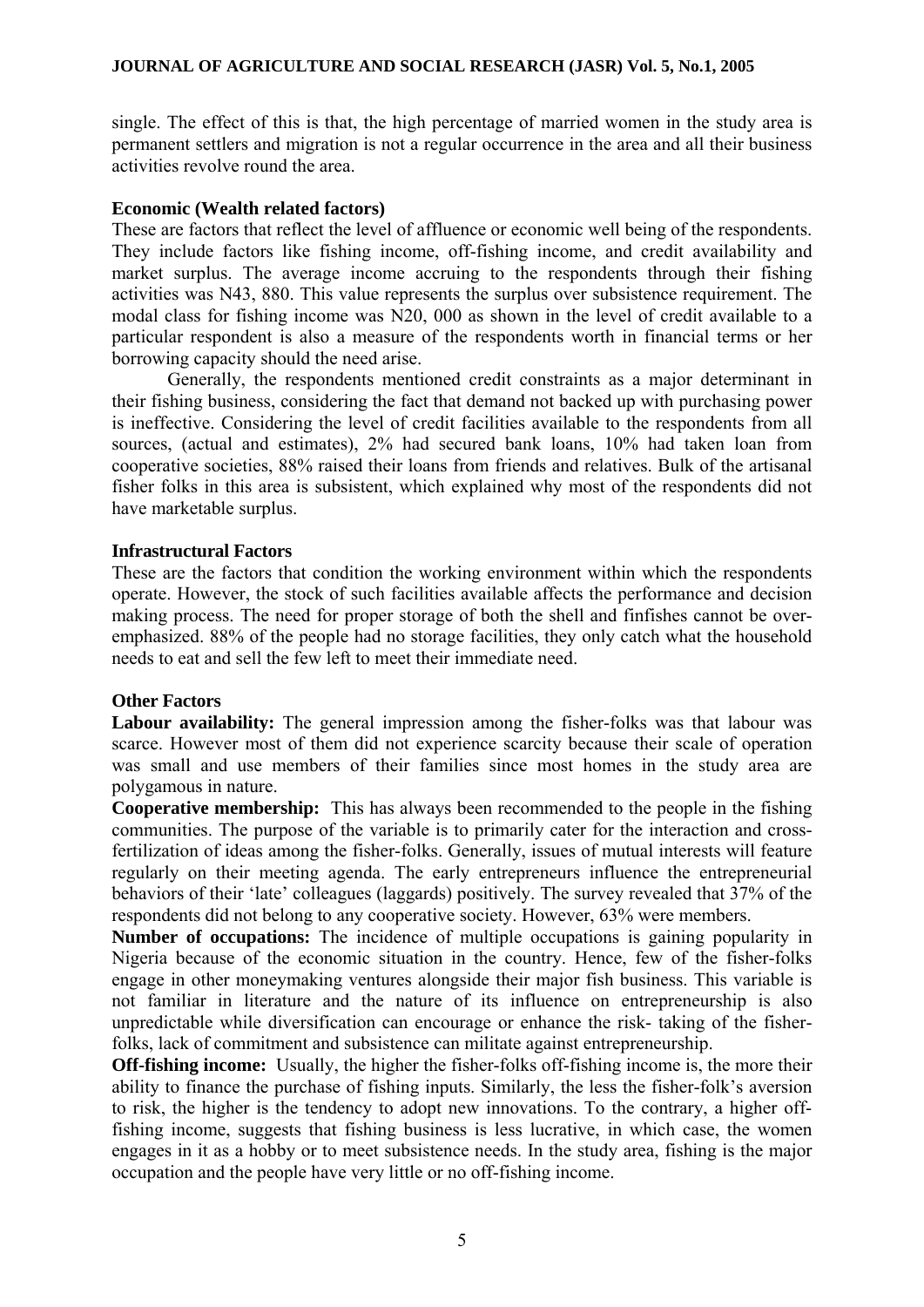**Extension visits per year:** Extension personnel are change agents and salesmen of new ideas. They are supposed to visit fishermen and educate them on the importance and applications of new innovation through counseling and demonstrations on a regular basis. However, in the study area, their activities have been on the decline due to lack of fund to finance trips and demonstrations.

**Marketable surplus:** Most of the women directly involved in fish catching came from the Southeastern and Western parts of the Local Government. Due to the nearness to the Atlantic Ocean and accessibility to brackish water, hence fishing efforts is more intensified there than in the Northern part which is far from the ocean. The fisher-folks subsist on fishing, taking the little left over to the market in exchange for cash. Such women are neither financially strong nor sufficiently convinced to undertake entrepreneurship. The implication of this is that this variable had a positive influence on entrepreneurship in the study area because, it is the surplus produced over and above what is required that is usually marketed. It is the income realized from such marketable surplus that can be re-invested in production.

### **EMPIRICAL EVALUATION OF RESULTS**

A computer programme known as SHAZAM was used to make the necessary computation for the Logit and Probit analysis for comparison. The programme gave the maximum likelihood estimates of coefficient for the independent variables, the asymptotic standard errors and the t-ratio (ratio of coefficient to their respective standard errors). In the full model, eleven independent variables were considered namely: Age, Education, Household size, Number of occupations, Income, Experience, Asset, Storage, Processing method, Cooperative societies membership and Credit availability.

In search of the 'best' specification that describes the entrepreneurial phenomenon under study; it was one of the primary motives to minimize specification errors due to misspecification bias, either arising from the omission of relevant variable(s). This then dropped to eight variables in the restricted or final model. According to Falusi, (1974). The rule of Thumb was used to exclude all the variables with theoretically (a priori) signs. Namely: Household size, Number of occupations and Education and the new model estimated.

The model's performance was satisfactory, the results of this estimation casts serious doubt on the authenticity of the "a priori" signs of the excluded variables and their coefficients since there is no agreement in entrepreneurship literature as to the direction of their signs. Another criterion used for selecting variables was statistical consideration given as the ratio of the estimated coefficient of their standard errors. The variance-covariance matrices were used to determine the highly correlated variables.

Under the Final modes, all the variables significantly influenced Entrepreneurship at 1% and 5% level. Household size was predicted 'a priori' that is, influence is difficult to predict and an earlier arguments suggests that the sign of the coefficient could be positive or negative. With the coefficient taking on a value of  $-0.07188$ , it is apparent that household size has a negative influence on entrepreneurship in this study. Storage from literature is expected to have positive influence on entrepreneurship, but from the study, it had a negative sign, because there were no storage facilities and this further explains why the fisher-folks are not entrepreneurs.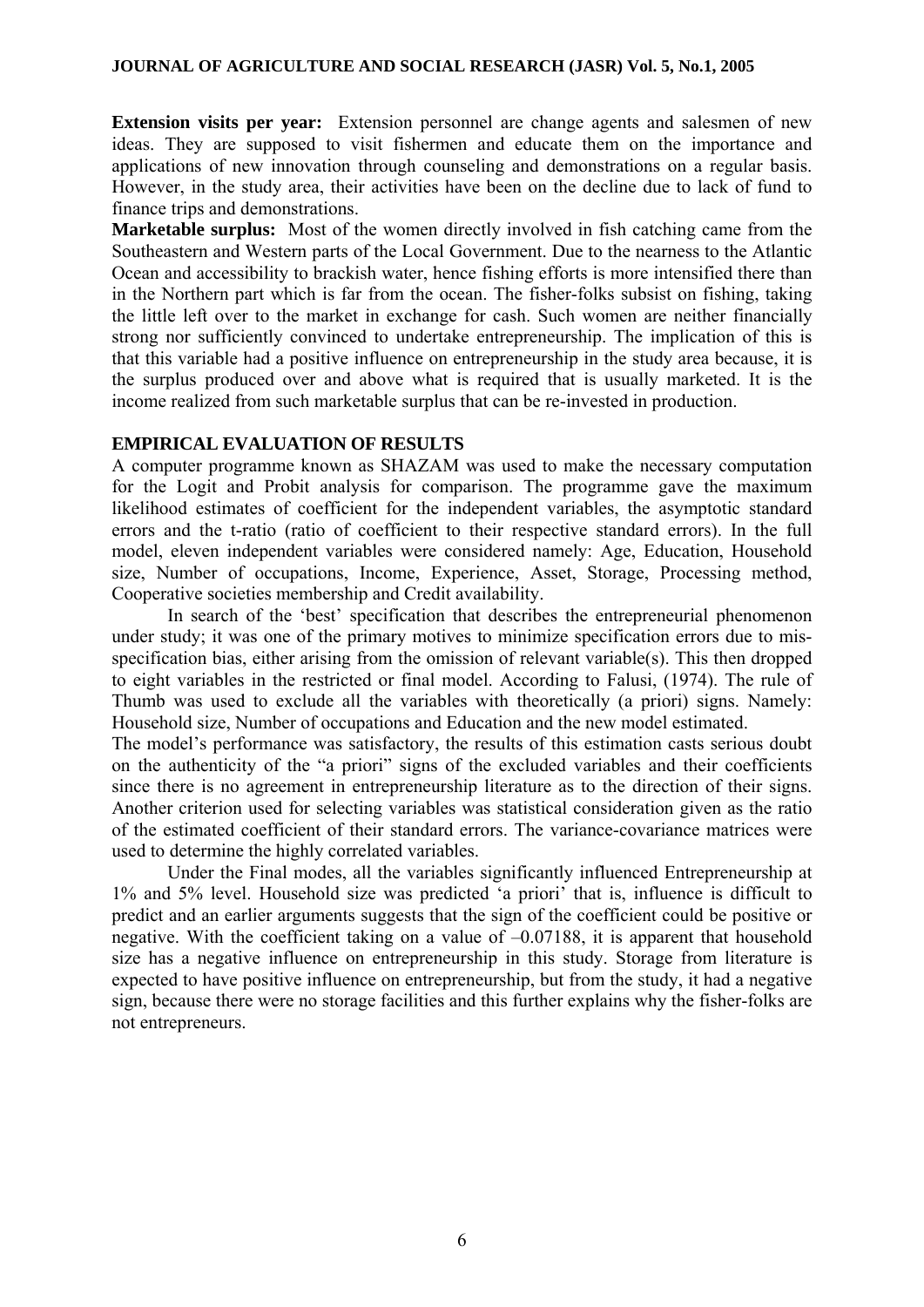| Explanatory<br>Variable        | Estimated<br>Parameters | Standard<br>Errors | $T - Ratio$   |
|--------------------------------|-------------------------|--------------------|---------------|
| Age (Years) $X_1$              | 0.18126                 | 0.06611            | 2.7417 ****   |
| Education $X_2$                | $-0.02820$              | 0.10121            | $-0.2786$     |
| Household size $X_3$           | $-0.22733$              | 0.13143            | $-1.7297**$   |
| No of occupations<br>$\rm X_4$ | $-2.73050$              | 1.92020            | $-1.4220$     |
| Income (N) $X_5$               | 0.00072                 | 0.00021            | 3.3439 ****   |
| Experience $X_6$               | $-0.09722$              | 0.04001            | $-2.4266$ *** |
| Asset $X_7$                    | 1.85420                 | 1.02700            | $1.8054$ **   |
| Storage $X_8$                  | $-4.13510$              | 1.79840            | $-2.2993$ *** |
| Processing $X_9$               | 0.09743                 | 0.99002            | 0.0984        |
| Cooperatives $X_{10}$          | 4.44970                 | 2.18580            | 2.0358 **     |
| Credit (N) $X_{11}$            | $-0.99020$              | 2.09660            | $-0.4723$     |
| Constant                       | $-7.0400$               | 3.4443             | $-2.0439$     |

# **Table 5: Logit Results (The Full Model)**

| <b>Total Number of Iterations</b>            | 6         |
|----------------------------------------------|-----------|
| $Log$ – Likelihood function                  | $-34.281$ |
| Likelihood Ratio Test                        | 65.187    |
| Degrees of Freedom                           | 11        |
| **** means significant at $1\% \geq$ to 1.01 |           |
| *** means significant at $5\% \geq$ to 1.05  |           |
| ** means significant at $10\% \geq$ to .10   |           |
| Percentage of right prediction 90%           |           |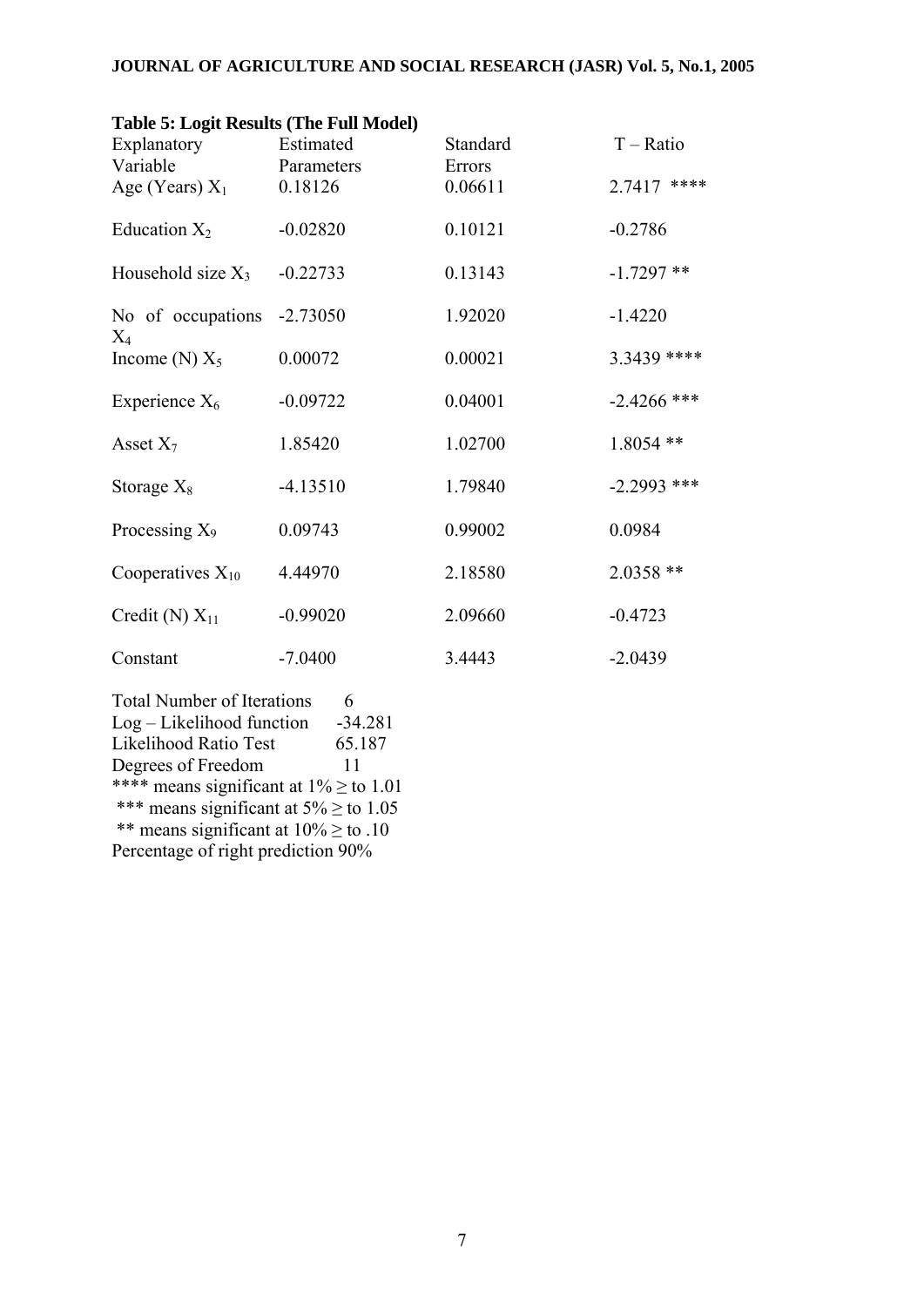| Table 6: Logit Results (The Final Or Restricted Model) |                          |          |                |  |
|--------------------------------------------------------|--------------------------|----------|----------------|--|
| Explanatory                                            | Estimated                | Standard | $T - Ratio$    |  |
| Variable                                               | Parameters               | Errors   |                |  |
| Age (Years) $X_1$                                      | 0.0617                   | 0.02019  | ****<br>3.0253 |  |
| Household size $X_3$                                   | $-0.04416$               | 0.01928  | $-2.291$ ***   |  |
| Income $(N) X_5$                                       | 0.00026                  | 0.0006   | 4.3292 ****    |  |
| Asset $X_7$                                            | 0.29823                  | 0.43258  | 0.6894         |  |
| Storage $X_8$                                          | $-1.68320$               | 0.64174  | $-2.6228$ **** |  |
| Processing $X_9$                                       | 0.09082                  | 0.52401  | 0.1733         |  |
| Cooperatives $X_{10}$                                  | 2.16860                  | 0.88409  | 2.4529 ***     |  |
| Credit (N) $X_{11}$                                    | $-0.53656$               | 0.79755  | $-0.6727$      |  |
| Constant                                               | $-4.2450$                | 1.3252   | $-3.2036$      |  |
| <b>Total Number of Iterations</b>                      | $\overline{\mathcal{L}}$ |          |                |  |
| $Log$ – Likelihood function                            | $-41.205$                |          |                |  |
|                                                        |                          |          |                |  |

**Table 6: Logit Results (The Final Or Restricted Model)** 

Likelihood Ratio Test 51.339

Degrees of Freedom 8

\*\*\*\* means significant at  $1\% \geq$  to 1.01

\*\*\* means significant at  $5\% >$  to 1.05

\*\* means significant at  $10\% >$  to .10

Percentage of right prediction 93%

# **Effects Of Policy Changes**

The effect of policy changes on entrepreneurship through some manipulation of the relevant explanatory variables can be computed. However, absolute changes in the dependent variables often do not fully explain the nature of the relationships between independent and dependent variables. Percentage increases or decreases associated in percentage changes in the independent variables measured about an established point may reveal more information concerning these relationships. The elasticities of entrepreneurial response with respect to any of the variables holding the effects of other constant indicate these percentage changes. In a sense, the magnitude of the elasticity coefficients is thus a reflection of the respondent's entrepreneurial capacity and these elasticity coefficients represent the upper limit of what the respondents can do with respect to the particular variable.

Considering the Weighted Aggregate Elasticities (Table 7), the result shows that any policy legislation that makes the entire respondent to belong to cooperative society will cause an increase of 6% in the level of entrepreneurs in the study area. So also Age, Income, Asset base and Method of processing will cause an increase of 64%, 65%, 15%

and 5% respectively. While with a decrease of –63%, -9% and -27% on Household size, Storage facility and Credit availability among the respondents will cause an increase in entrepreneurship in the area.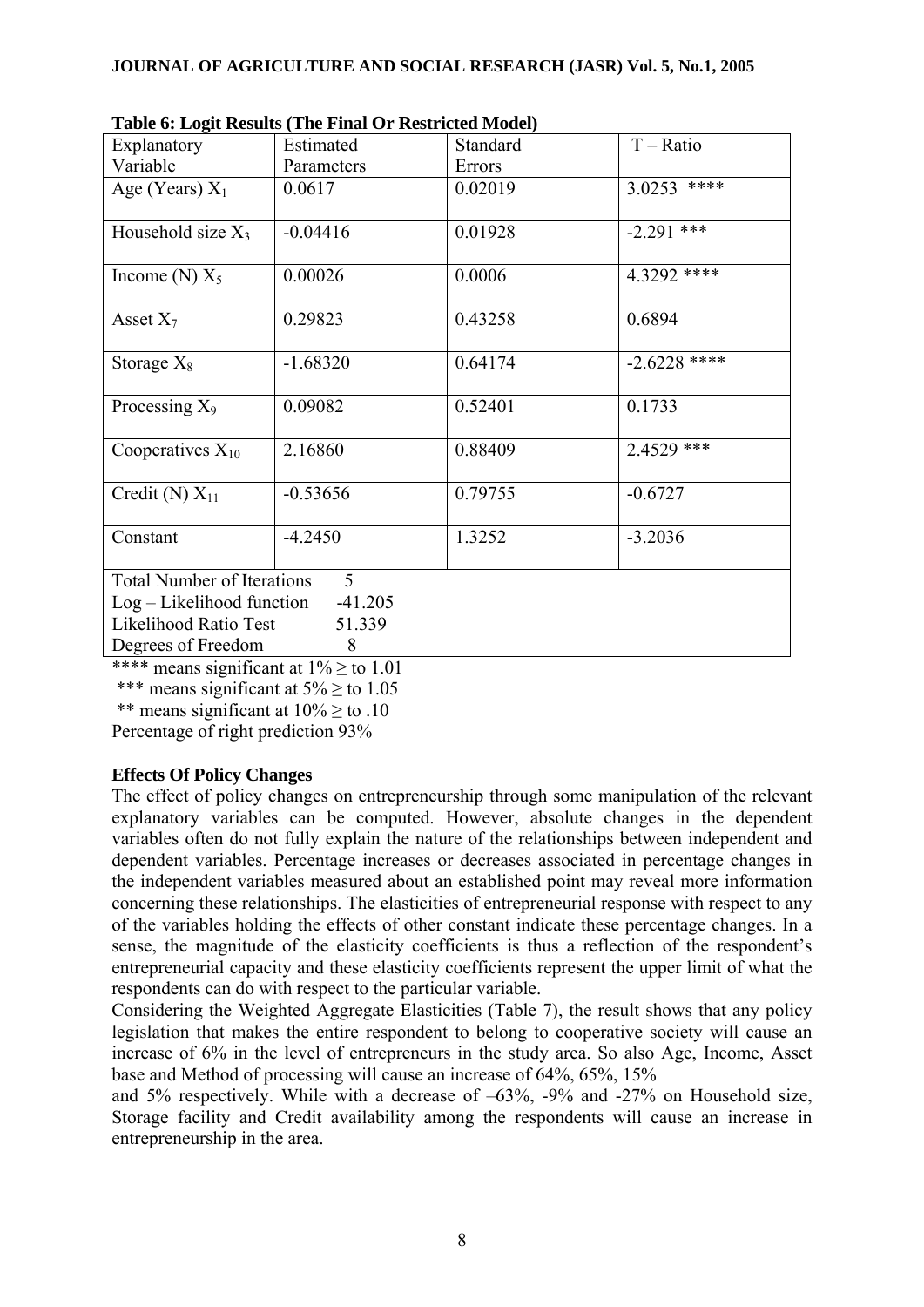| Policy Set     | <b>Elasticity at Means</b> | Weighted<br>Aggregate<br>$\overline{\phantom{a}}$ |
|----------------|----------------------------|---------------------------------------------------|
|                |                            | Elasticity                                        |
| Age            | 2.9881                     | 1.6465                                            |
| Income         | 1.3221                     | 0.6542                                            |
| Household size | $-1.1798$                  | $-0.6300$                                         |
| Asset          | 0.2609                     | 0.1463                                            |
| Storage        | $-0.3681$                  | $-0.0890$                                         |
| Processing     | 0.0785                     | 0.0478                                            |
| Cooperative    | 1.4940                     | 1.0614                                            |
| Credit         | 0.4283                     | $-0.2745$                                         |

**Table 7 Effects of certain policy options on entrepreneurship in the study area** 

Source Field survey, 2004

## **CONSTRAINTS FACING THE RESPONDENTS IN THE STUDY AREA**

The artisans in this area are faced with a lot of constraints, which militate against their maximum productivity and income. Some of these problems are as follows;

**High cost of fishing gear:** the seaworthy boats are made up of planks, which have become very expensive nowadays. This adds much to the cost of raw materials. Cost of outboard engines has increased more than 300% in the last couple of years, so the cost of fishing input has gone up astronomically. Access to funds; Poverty is very pronounced in this area and the people do not have access to funds to boost their productivity.

Apart from the ECOWAS fund, which was disbursed by the Nigeria Agricultural Credit Bank (NACB), sometimes ago with only few beneficiaries, some cooperative societies also grant loans to members occasionally.

Labour availability: Apart from its scarcity, labour is very expensive. Labourers are paid either with fish (about 10% of the catch) or 10% of the proceeds. They are usually daily paid. In most cases, the young ones are drifting from fishing business to learn other trades that are less hazardous. The graduates of secondary schools also do not wait to take to fishing. They go outside the area to further their education or look for white-collar jobs.

Lack of landing jetties: There are no landing jetties on the whole coast. The only landing facility in the area is the fishing terminal at Igbokoda. Lack of access to the terminal and its distance from the fishing grounds makes it useless for the fisher-folks in this area. One other problem associated with landing in this area is the soft muddy nature of the beach, so the boats anchor some distance to the village and it takes some time before the women comes from the village to evacuate the catch. This adds to the time lag between catch and processing and thereby to spoilage of fish.

**Preservation:** It is estimated that up to 40% of the catches are lost to spoilage. Some of the fish caught in the early evening are not taken from the net until 5-6 hours later. The fish gets exposed to the sun, which accelerates spoilage. At the peak of Bonga fishery, the net catches much more than the boat can carry, therefore part of the catches dumped back to the sea and wasted. Processing: This is still done with the traditional smoking kiln, the size of which limits efficiency and quantity of fish that can be processed at a time.

So a lot of the catch is lost to spoilage at this stage. Also, Firewood used for this smoking is getting scarce as a result of reduction of the forest.

**Transportation:** Majority of the artisanal fisher-folks used dug out canoes, but the wood suitable for the construction of such canoes are also getting scarce as a result of lumbering which fetches more money. Natural disasters: There is a big problem of sea incursion in the eastern part of the coastline of the state. Several villages have been swept away by the sea, and others are been threatened. Villages around Awoye, Oghoye, Ogungbeje are greatly